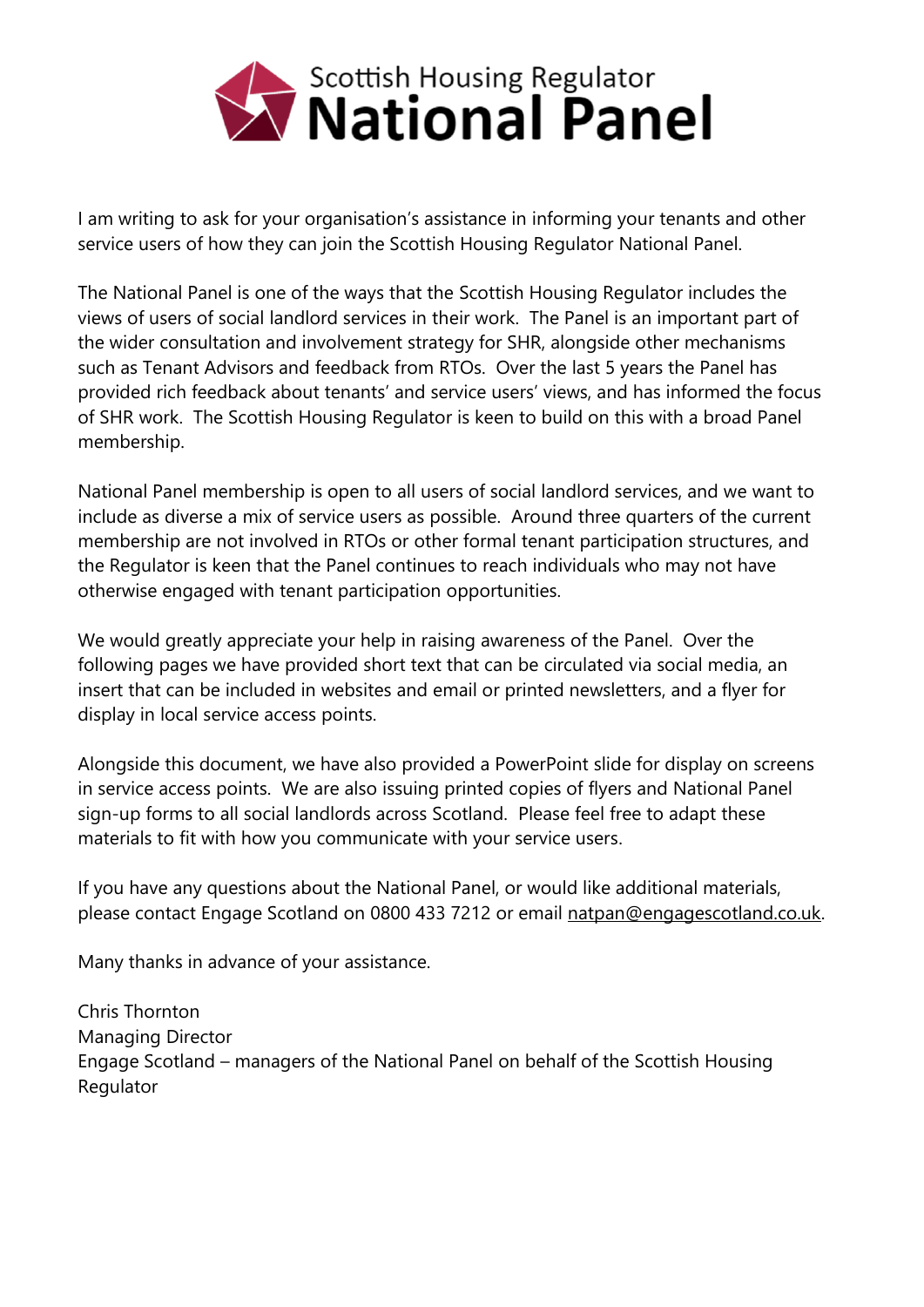#### **Short text for social media:**

Add your voice to the Scottish Housing Regulator National Panel and help to improve social landlord services. Members receive occasional surveys and can take part in other feedback exercises. Find out more: [www.bit.ly/shr-panel](http://www.bit.ly/shr-panel) or 0800 433 7212

#### **Text for email, newsletters, websites and press releases:**



### **Add your voice, help us improve services…**

**Would you like to help improve social landlord services in Scotland? The National Panel is one of the ways that the Scottish Housing Regulator can hear what people think and make sure they focus on the important things.**

Panel members are asked for their views on a range of issues affecting people who use social landlord services. You will receive occasional surveys, information updates and invites to take part in other feedback exercises. Participation is always optional, and you can leave at any time.

The Regulator wants to include as many different voices on the Panel as possible, including people who are not involved in other ways of giving views on landlord services (most members are not part of local tenant forums). Members include **Council and Housing Association tenants**, people who are using or have used **homeless services**, home owners who receive **factoring or common repairs** from a social landlord, and people living on **social rented Gypsy/Traveller sites**.

#### **Find out more and join…**

#### **Online at www.bit.ly/shr-panel**

**Call Engage Scotland (who manage the Panel) on 0800 433 7212**

**Request a printed form by email natpan@engagescotland.co.uk or call 0800 433 7212**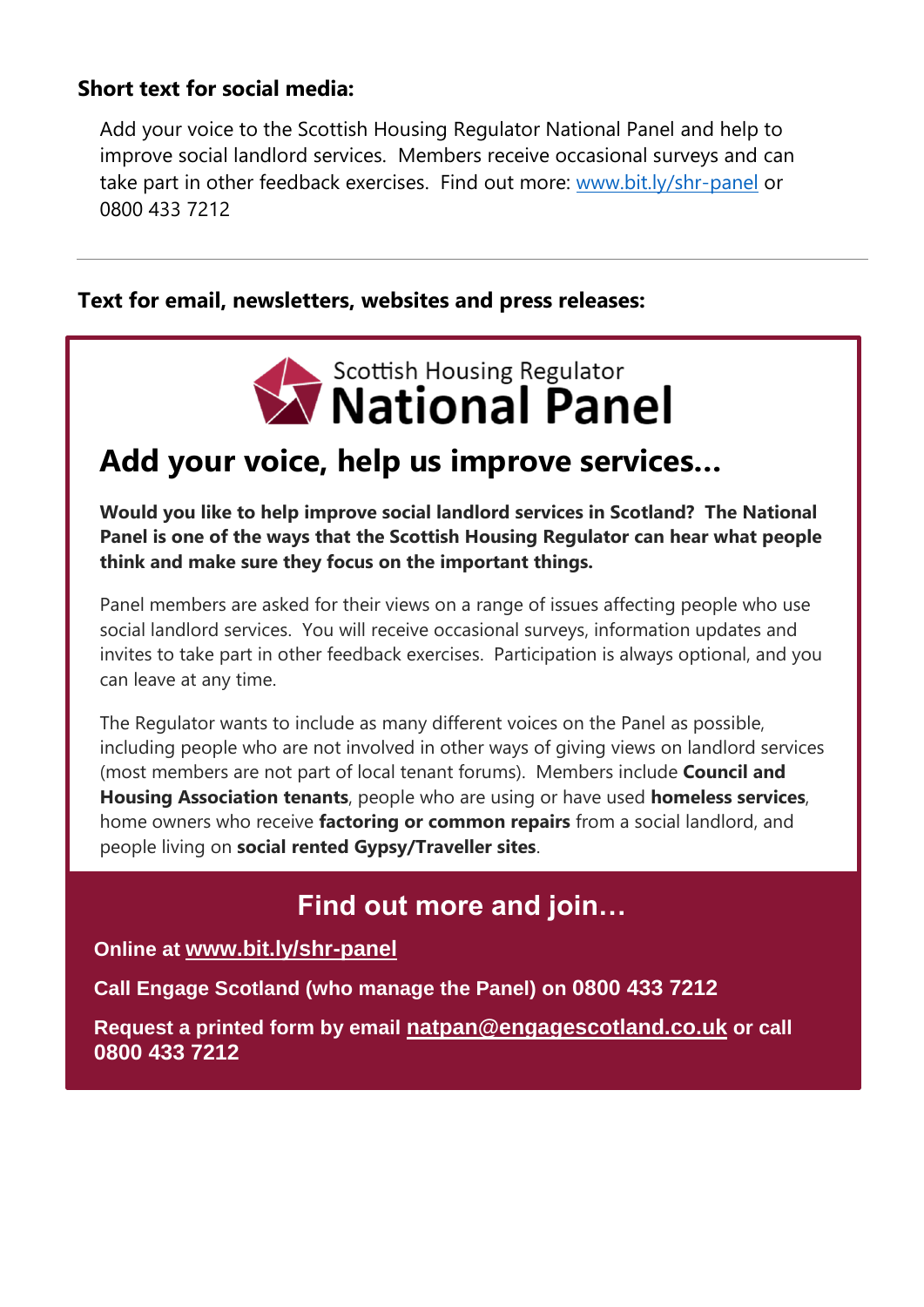

Would you like to help improve social landlord services in Scotland? The National Panel is one of the ways that the Scottish Housing Regulator can hear from people who use social landlord services.

### **What's involved?**

Panel feedback is important to make sure the Regulator focuses on the important things.

We have more than 400 people already having their say. Members receive occasional surveys, information updates and take part in other feedback exercises. Participation is always optional.

### **Who can join?**

The Panel is open to anyone who uses social landlord services. Our members include social tenants, people who have been homeless, home owners who receive factoring or common repairs from a social landlord, and people on social rented Gypsy/Traveller sites.

**Find out more and join at:**

# **bit.ly/shr-panel**

## **Call 0800 433 7212**

**Scan with your smartphone:**



**Sign up for a chance to win £50!**